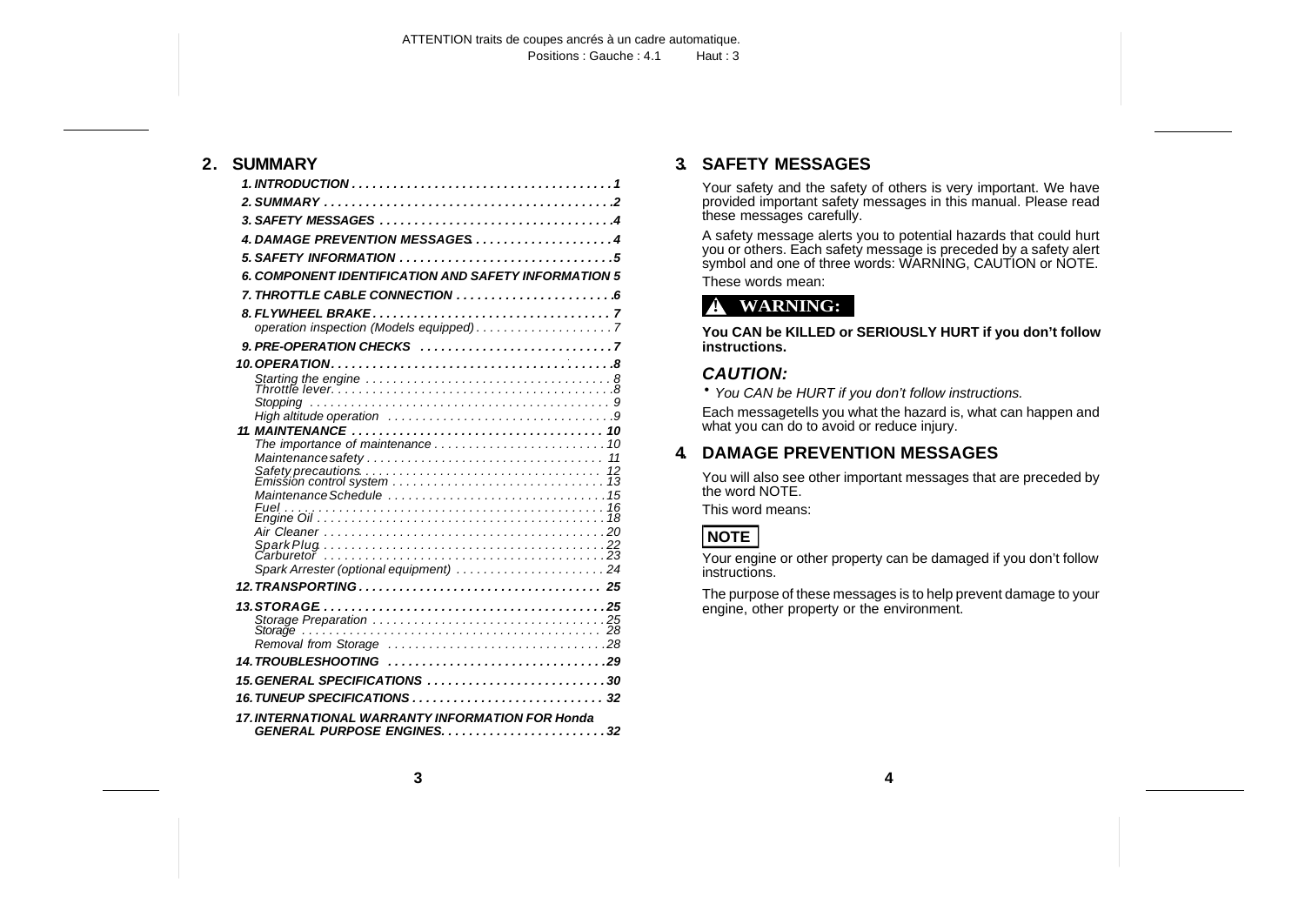## <span id="page-1-0"></span>**5. SAFETY INFORMATION**

Understand the operation of all controls and learn how to stop the engine quickly in case of emergency. Make sure the operator receives adequate instruction before operating the equipment.

- •Your engine's exhaust contains poisonous carbon monoxide. Do not run the engine without adequate ventilation, and never run the engine indoors.
- •The engine and exhaust become very hot during operation. Keep the engine at least 1 meter (3 feet) away from buildings and other equipment during operation. Keep flammable materials away and do not place anything on the engine while it is running.

### **6. COMPONENT IDENTIFICATION AND SAFETY INFORMATION**



# **7. THROTTLE CABLE CONNECTION**

The throttle lever is provided with hole for attaching the throttle cable.

- **1.**Remove the screw (1) and the cable holder (2).
- **2.**Hook the cable end into the throttle lever, as shown (3).
- **3.**Move the throttle cable control into the fast (or high) throttle position.
- **4.**Move the throttle lever by pulling the throttle cable until the throttle lever (4) just contacts the choke arm (5). Install the cable holder securing the throttle cable and tighten it securely.
- **5.**Move the throttle control to the choke position and verify that the engine choke rod (6) moves the carburetor choke arm fully closed. If necessary, adjust screw (7) so it just contacts the choke arm.





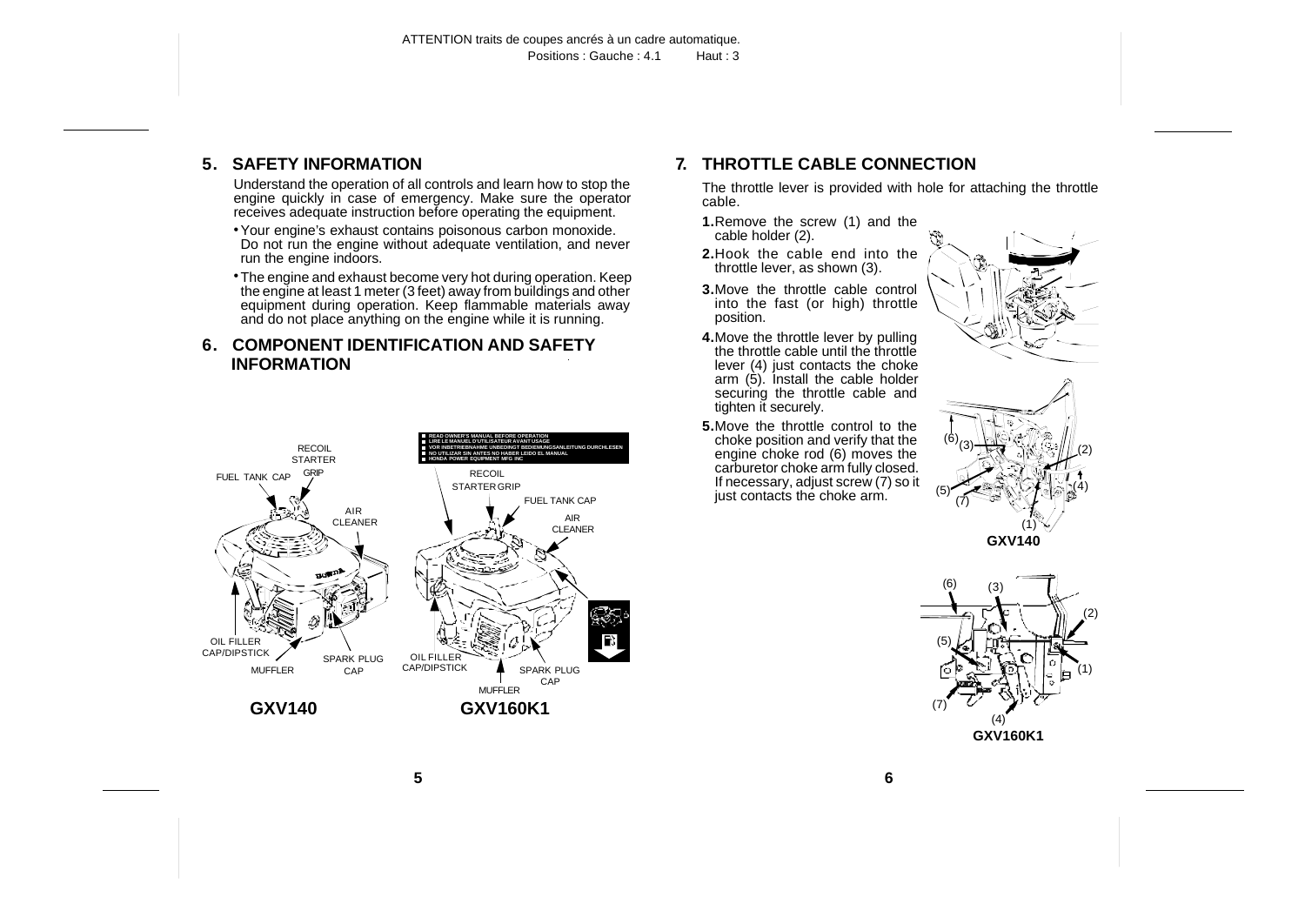# <span id="page-2-0"></span>**8. FLYWHEEL BRAKE (Models equipped)**

#### **operation inspection**

- **1.**Release the flywheel brake lever (located on equipment) and verify that there is a strong resistance when pulling on the recoil starter. Also, verify that the governor arm (1) is moved to the idle (slow) position and there is freeplay in the brake cable head (2) (GXV140) or the cable deflects (6) 10 - 15 mm from centerline as shown  $(4)$  when the cable is new (GXV160K1).
- **2.**Engage the flywheel brake lever to release the flywheel brake and verify that there is clearance (5) between the governor arm and the throttle return rod (3) when the throttle is in the fast (or high) position.

#### *CAUTION :*

• *If necessary, the adjustment of the flywheel brake system should be made by an authorized Honda dealer.*

### **9. PRE-OPERATION CHECKS**

Always check the following items before you start the engine:

- **1.**Fuel level (see page 16).
- **2.**Oil level (see page 18).
- **3.**Air cleaner (see page 20).
- **4.**General inspection: check for fluid leaks and loose or damaged parts.



(3)

**GXV160K1**



# **! WARNING:**

**Read your equip ment user's instruction before operating the engine**

# **10. OPERATION**

# **Starting**

- **1.**Turn the fuel shut-off valve: GXV160K 1: Turn the fuel valve to the ON position. GXV140: The fuel cock opens automatically.
- **2.**Place the throttle lever :

Move the throttle control to the choke position. Do not use the choke when the engine is warm. Move the throttle control slightly past the idle position.

**3.**Flywheel brake model:

Move the flywheel brake (located on equipment) to release the flywheel brake.

**4.**Pull the starter grip lightly until resistance is felt, then pull briskly.

# **NOTE**

Do not allow the starter grip to snap back against the engine. Return it gently to prevent damage to the starter.

- **5.**If the choke was used to start the engine, move the throttle to the fast (or high) position as soon as the engine warms up enough to run smoothly without use of the choke.
	- Flywheel brake model: Continue to hold the flywheel brake lever (located on equipment).

The engine will stop if you release the flywheel brake lever.

### **Throttle lever**

**1.**Position the throttle control for the desired engine speed. For best engine performance, it is recommended that the engine be operated with the throttle in the fast (or high) position.

# *CAUTION :*

• *For safety reasons, the maximum operating speed must be adjusted with a special tool. Please consult your authorized Honda dealer for this operation.*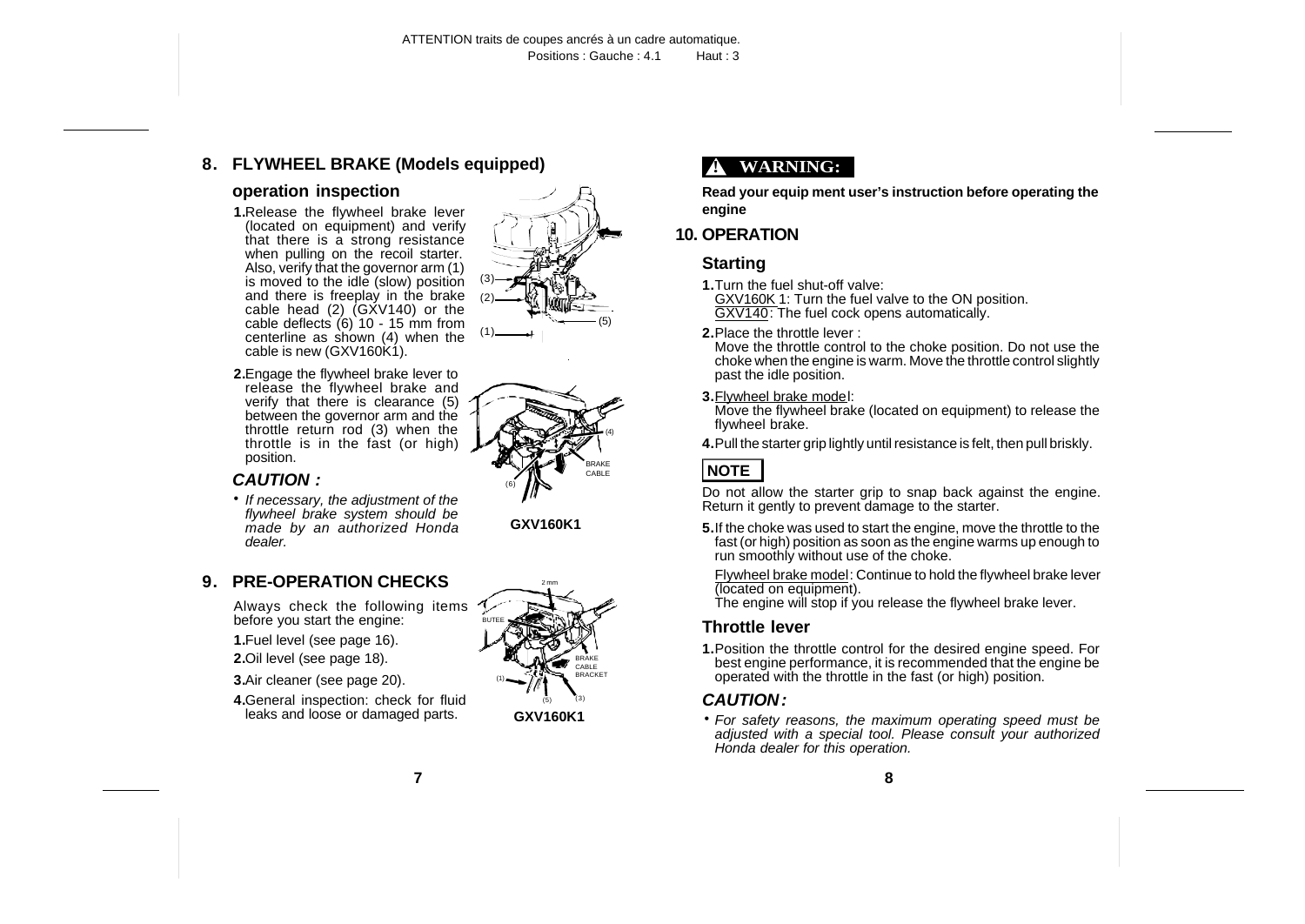<span id="page-3-0"></span>**2.**Using a tachometer, check the engine speed. If you can't obtain the top no load engine speed specified, consult your Honda dealer.

# **Stopping**

Model without flywheel brake:

**1.**Move the throttle control to the stop position. The fuel cock will automatically turn off.

#### Flywheel brake model:

- **1.**Move the throttle control to the slow position.
- **2.**Release the flywheel brake lever (located on equipment) to stop the engine.

When the engine stopped, the fuel cock will automatically turn off (GXV140) or turn the fuel valve to the OFF position if you do not intend to restart the engine soon (GXV160K1).

# **NOTE**

Check that the engine stops. If not, check the cable installation procedures included in chapter 6 & 7.

### **High altitude operation**

High altitude performance can be improved by installing a smaller diameter main jet in the carburetor. If you normally operate the engine at altitudes higher than 1,800 meters (6,000 feet) above sea level, consult your dealer about main jet replacement.

Even with suitable carburetor jetting, engine horsepower will decrease about 3.5% for each 300 meter (1,000 foot) increase in altitude. The effect of altitude on horsepower will be greater than this without suitable carburetor jetting.

An engine with high altitude carburetor jetting must never be operated at low altitudes, because the engine may overheat and be damaged. For low altitude use, reinstall the standard carburetor main jet.

# **11. MAINTENANCE**

### **The importance of maintenance**

A well maintained engine is essential for safe, economical and trouble-free operation. It will also help reduce pollution.

To help you correctly care for your engine, the following pages include a maintenance schedule and maintenance procedures for regularly scheduled maintenance.

These procedures are based on the assumption that the engine will be operated in a relatively clean environment. Operation in unusually wet or dusty conditions will require more frequent service than specified in the maintenance schedule.

Consult your authorized Honda engine dealer for recommendations applicable to your individual needs and use.

# **! WARNING:**

Correctly maintaining this engine, or failing to correct a problem before operation, can cause a malfunction in wich you can be seriously hurt or killed.

Always follow the inspection and maintenance recommandations and schedules in this owner's manual.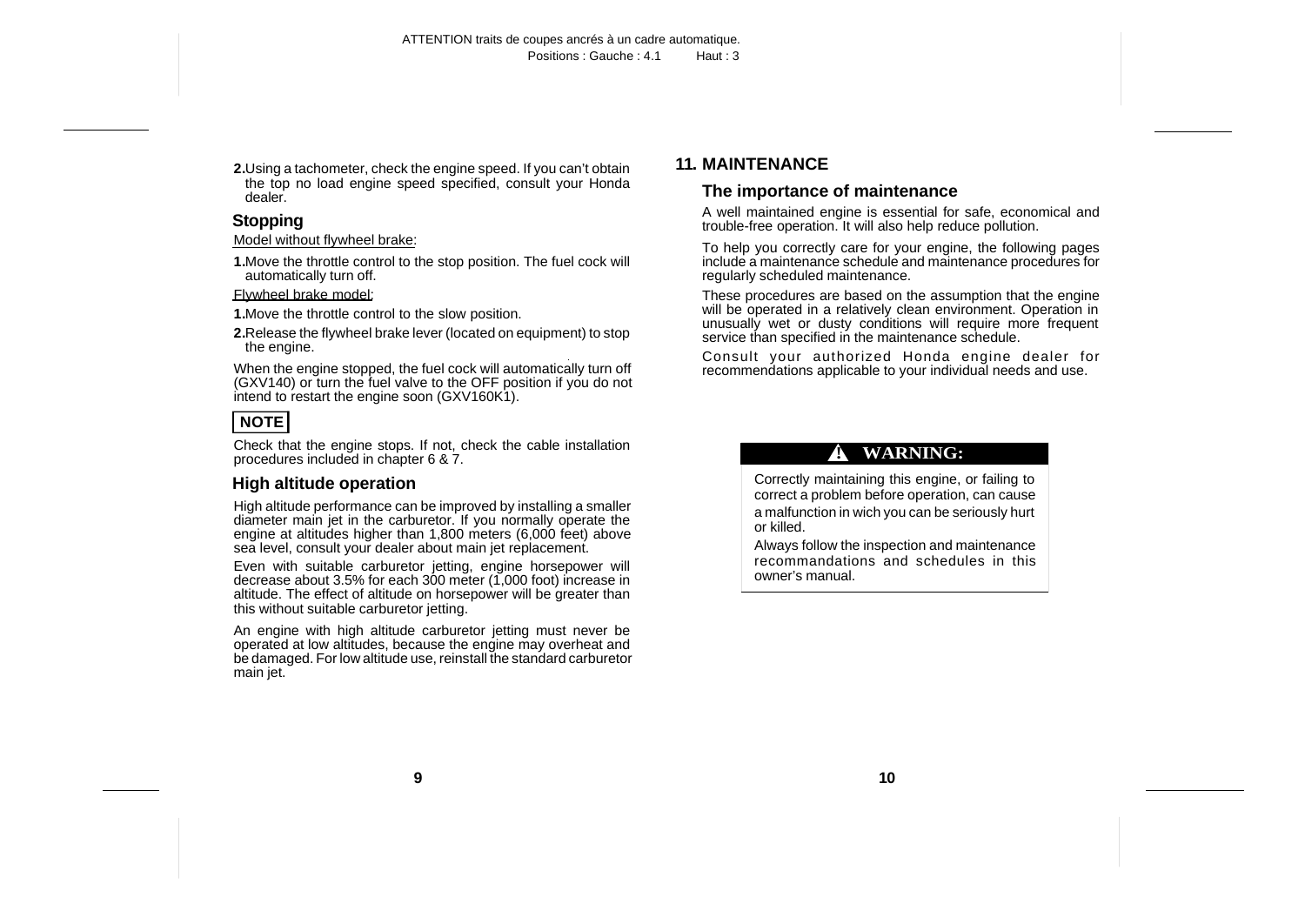#### <span id="page-4-0"></span>**Maintenance safety**

This section includes instructions on some important maintenance tasks. You can perform some of these tasks with basic hand tools if you have the necessary mechanical skills.

Other tasks that are more difficult and require special tools are best performed by professionals. Internal engine repair should normally be handled only by a Honda technician or other qualified mechanic.

Some of the most important safety precautions follow. However, we cannot warn you of every conceivable hazard that can arise in performing maintenance. Only you can decide whether or not you should perform a given task.

#### **! WARNING:**

Failure to correctly follow maintenance instructions and precautions can cause you to be seriously hurt or be killed.

Always follow the procedures and precautions in this owner's manual.

# **Safety precautions**

# **! WARNING:**

**To prevent accidental start-up, shut off the engine and disconnect the spark plug cap before carrying out any maintenance work.**

- Make sure the engine is off before you begin any maintenance or repairs. This will eliminate several potential hazards:
- **Carbon monoxide poisoning from engine exhaust.** Be sure there is adequate ventilation whenever you operate the engine.

- **Burns from hot parts.** Let the engine and exhaust system cool before touching.

#### - **Injury from moving parts.**

Do not run the engine unless instructed to do so.

- Read the instructions before you begin, and make sure you have the tools and skills required.
- To reduce the possibility of fire or explosion, be careful when working around gasoline. Use only a nonflammable solvent, not gasoline, to clean parts. Keep cigarettes, sparks and flames away from all fuel related parts.

Remember that your authorized Honda dealer knows your engine best and is fully equipped to maintain and repair it.

To ensure the best quality and reliability, use only new genuine Honda parts for repair and replacement.

If you have the tools and skills required for additional maintenance jobs, you can purchase an official Honda Shop Manual from your dealer.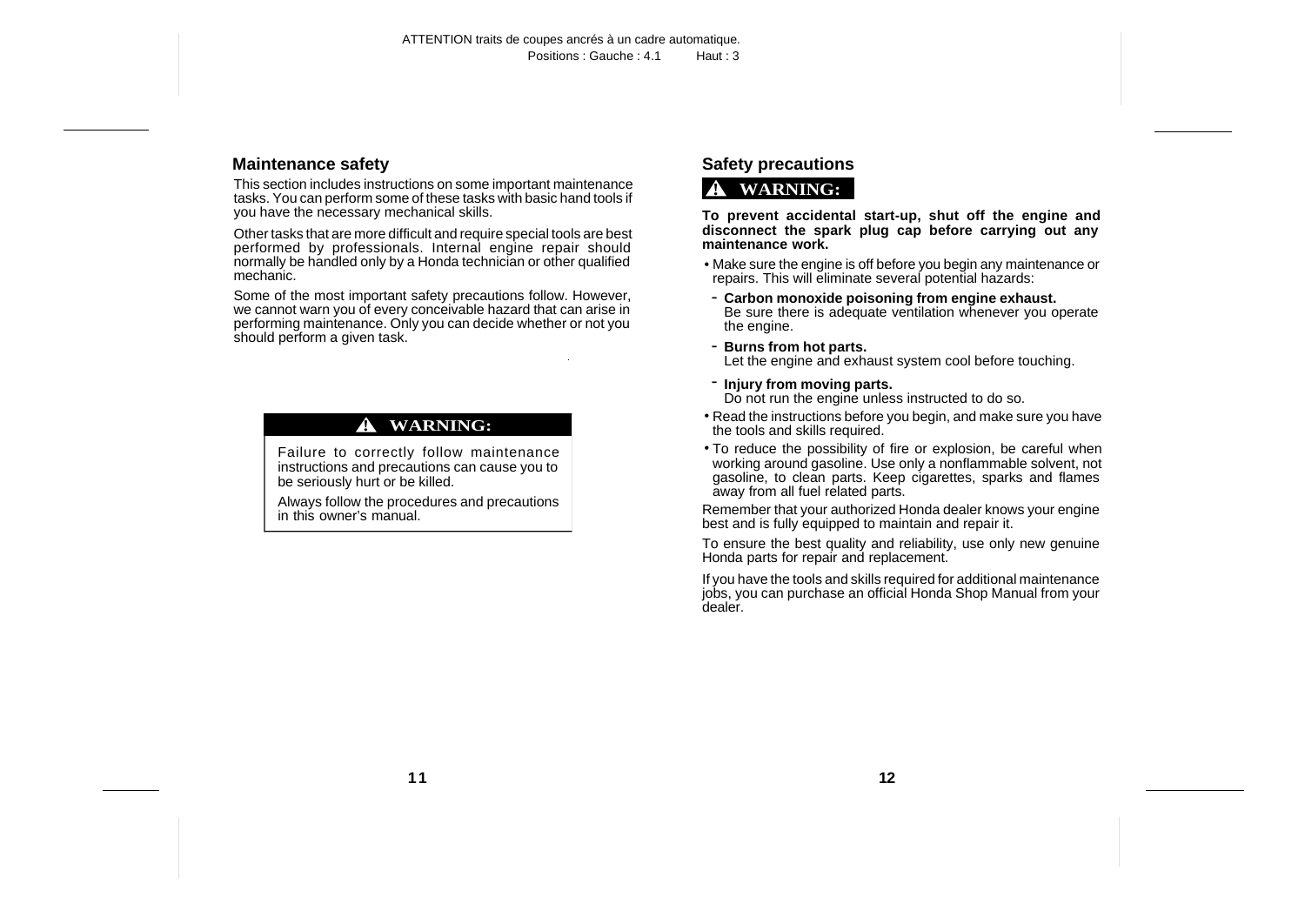### <span id="page-5-0"></span>**Emission control system**

#### **Source of emissions**

The combustion process produces carbon monoxide, oxides of nitrogen, and hydrocarbons. Control of hydrocarbons and oxides of nitrogen is very important because, under certain conditions, they react to form photochemical smog. Carbon monoxide is an odorless, colorless gas which is poisonous. While it does not contribute directly to the formation of smog, it is deadly.

Honda Motor Co., Ltd. uses lean carburetor settings and other systems to reduce the emissions of carbon monoxide, oxides of nitrogen and hydrocarbons.

The following instructions and procedures must be followed in order to keep the emissions from your Honda engine within the emission standards.

#### **Replacement parts**

Honda recommends only the use of new, genuine Honda parts or their equivalent. The use of other replacement parts which are not of equivalent quality may impair the effectiveness of your emission control system.

#### **Maintenance**

Follow the maintenance schedule on page 14. Remember that this schedule is based on the assumption that your machine will be used for its designed purpose. Sustained high-load or high-temperature operation, or use in unusually wet or dusty conditions, will require more frequent service.

#### **CORRECT MAINTENANCE IS THE OWNER'S RESPONSIBILITY.**

#### **Tampering and altering**

Tampering with or altering the emission control system may increase emissions beyond the legal limit. Among those acts that constitute tampering are:

- Removal or alteration of any part of the intake or exhaust systems.
- Altering or defeating the governor linkage or speed-adjusting mechanism to cause the engine to operate outside its design parameters.

#### **Problems that may affect emissions**

If you are aware of any of the following symptoms, have your engine inspected and repaired by your authorized Honda engine dealer:

- Hard starting or stalling after starting.
- Rough idle.
- Misfiring of backfiring under load.
- Afterburning (backfiring).
- Black exhaust smoke or high fuel consumption.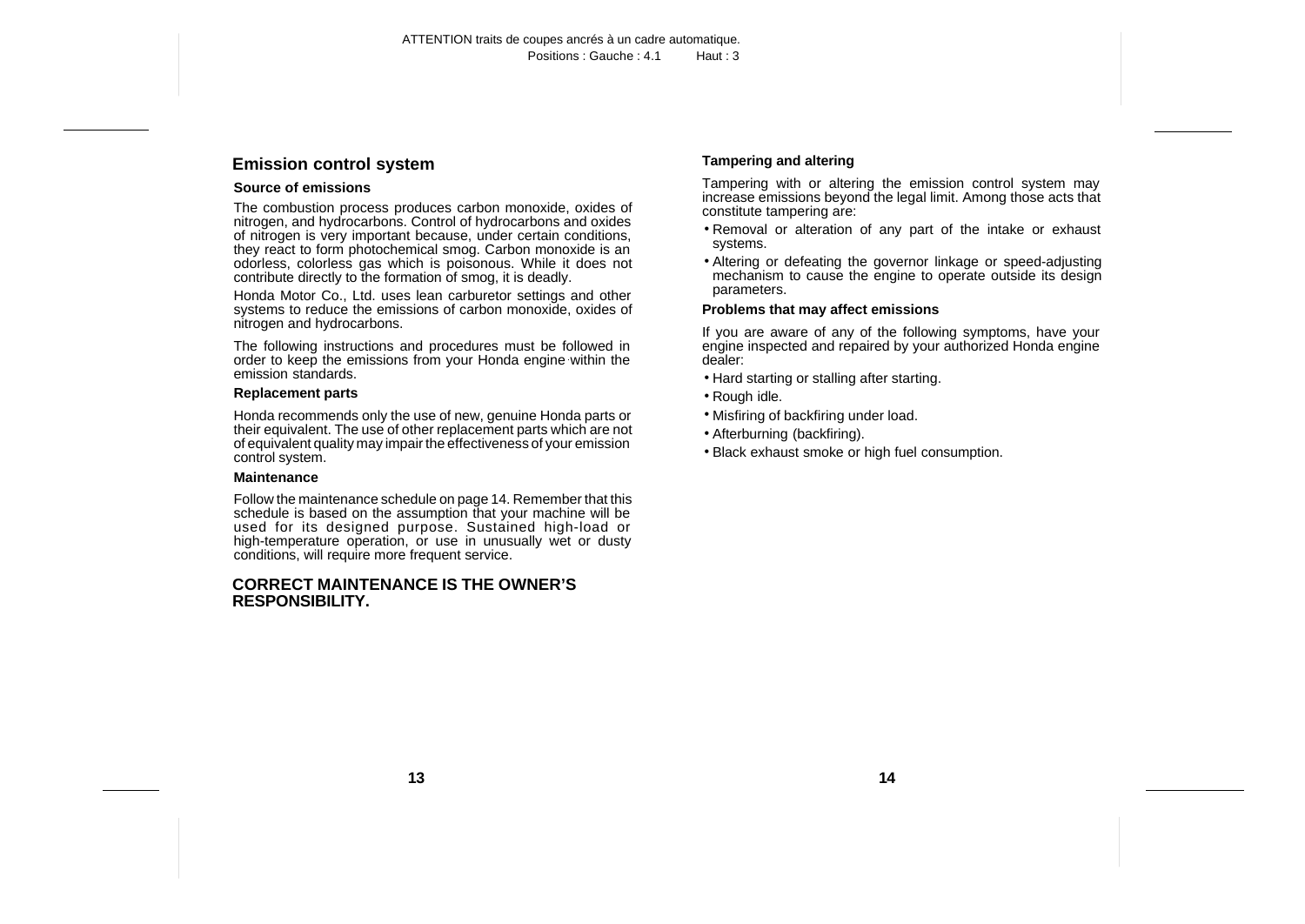#### <span id="page-6-0"></span>**Maintenance Schedule**

| <b>REGULAR SERVICE PERIOD (3)</b>                                                                     |                                   |                | Each<br>use                              | 1st<br>month<br>or | Every<br>3<br>months months | Every                  | Every<br>year<br>or | See<br>page |
|-------------------------------------------------------------------------------------------------------|-----------------------------------|----------------|------------------------------------------|--------------------|-----------------------------|------------------------|---------------------|-------------|
| <b>Item:</b> perform at every indicated month<br>or operating hour interval, whichever<br>comes first |                                   |                |                                          | 20<br>hours        | $\alpha$<br>50<br>hours     | Ωr<br>$100 -$<br>hours | $100 -$<br>hours    |             |
|                                                                                                       |                                   | Check level    |                                          |                    |                             |                        |                     | 18          |
|                                                                                                       | Engine oil                        | Change         |                                          |                    |                             |                        |                     | 19          |
|                                                                                                       | Air cleaner                       | Check          |                                          |                    |                             |                        |                     | 20          |
|                                                                                                       |                                   | Clean/Replace* |                                          |                    | (1)                         |                        |                     | 21          |
|                                                                                                       | Flywheel brake<br>operation       | Check          |                                          |                    |                             |                        |                     | 7           |
|                                                                                                       | Flywheel brake<br>pad             | Check/Adjust   |                                          | (2)                |                             | (2)                    |                     |             |
|                                                                                                       | Spark plug                        | Clean/Adjust   |                                          |                    |                             |                        |                     | 22          |
|                                                                                                       |                                   | Replace        |                                          |                    |                             |                        |                     | 22          |
|                                                                                                       | Spark arrester<br>(optional part) | Clean          |                                          |                    |                             |                        |                     | 24          |
|                                                                                                       | <b>Idle Speed</b>                 | Check/Adjust   |                                          |                    |                             |                        | (2)                 | 23          |
|                                                                                                       | Valve clearance                   | Check/Adjust   |                                          |                    |                             |                        | (2)                 |             |
|                                                                                                       | Fuel tank<br>and filter           | Clean          |                                          |                    |                             |                        | (2)                 |             |
|                                                                                                       | Fuel line                         | Check          | Every 2 years (2) (Replace if necessary) |                    |                             |                        |                     |             |

• Emission related items.

- It is possible to replace the paper element only.
- **(1)** Service more frequently when used in dusty areas.
- **(2)** These items should be serviced by an authorized Honda dealer, unless the owner has the correct tools and is mechanically proficient. Refer to the Honda shop manual for service procedures.
- **(3)** For commercial use, log hours of operation to determine correct maintenance intervals.

# **Fuel**

Use unleaded gasoline with a pump octane rating of 86 or higher. This engine is certified to operate on unleaded gasoline. Unleaded gasoline produces fewer engine and spark plug deposits and extends exhaust system life.

# **! WARNING:**

Gasoline is highly fflammble and explosive and you can be burnt or seriously injured when refueling.

- Stop engine and keep heat, sparks and flame away.
- Refuel only outdoors.
- Wipe up spills immediately.

# **NOTE**

Fuel can damage paint and some types of plastic. Be careful not to spill fuel when filling your fuel tank. Damage caused by spilling fuel is not covered under warranty.

Never use stale or contaminated gasoline or oil/gasoline mixture. Avoid getting dirt or water in the fuel tank.

#### **Adding fuel**

**1.**Remove the fuel tank cap (1).

**2.**Add fuel to the bottom of the fuel level gauge in the neck of the fuel tank  $(2)$ . Do not overfill. Wipe up spilled fuel before starting the engine.



**Fuel tank capacity : 1.0** l **(GXV140) 2.0** l **(GXV160K1)**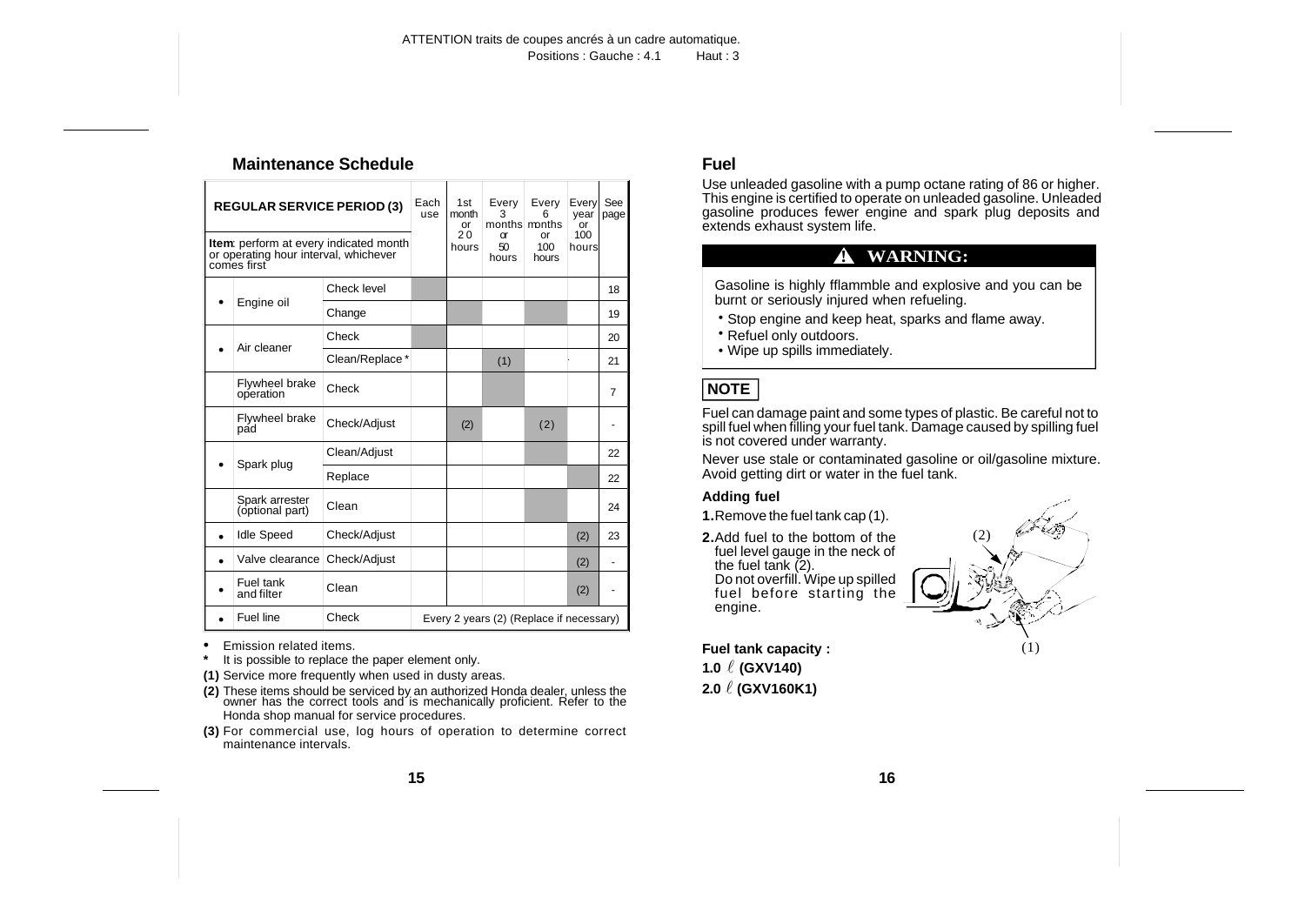#### <span id="page-7-0"></span>**Oxygenated fuels**

Some conventional gasolines are being blended with alcohol or an ether compound. These gasolines are collectively referred to as oxygenated fuels. To meet clean air standards, some regions use oxygenated fuels to help reduce emissions.

If you use oxygenated fuel, be sure it is unleaded and meets the minimum octane rating requirements.

Before using an oxygenated fuel, try to confirm the fuel's contents. Some regions require this information to be posted on the pump.

The following are the approved percentages of oxygenates:

#### **ETHANOL (ethyl or grain alcohol): 10% by volume**

You may use gasoline containing up to 10% ethanol by volume. Gasoline containing ethanol may be marketed under the name "Gasohol".

#### **MTBE (methyl tertiary butyl ether): 15% by volume**

You may use gasoline containing up to 15% MTBE by volume.

#### **METHANOL (methyl or wood alcohol): 5% by volume**

You may use gasoline containing up to 5% methanol by volume as long as it also contains cosolvents and corrosion inhibitors to protect the fuel system. Gasoline containing more than 5% methanol by volume may cause starting and/or performance problems. It may also damage metal, rubber and plastic parts of your fuel system.

If you notice any undesirable operating symptoms, try another service station or switch to another brand of gasoline.

Fuel system damage or performance problems resulting from the use of an oxygenated fuel containing more than the percentages of oxygenates mentioned above are not covered under this warranty.

# **Engine Oil**

#### **Recommended oil**

Recommended oil for general, all temperature use: SAE 10W-30, API certified SG, SF.

Other viscosities shown in the following chart may be used when the average temperature in your area is within the indicated range.

#### **Oil Level Check**



- **1.**Check the oil level with the engine stopped and level.
- **2.**Remove the oil filler cap/dipstick (1) and wipe it clean.
- **3.**Insert the oil filler cap/dipstick into the oil filler neck (2) as shown, but do not screw it in, then remove it to check the oil level.
- **4.**If the oil level is near or below the lower limit mark (3) on the dipstick, remove the oil filler cap/dipstick, and fill with the recommended oil to the upper limit mark (4).Do not over fill.
- **5.**Reinstall the oil filler cap/dipstick.



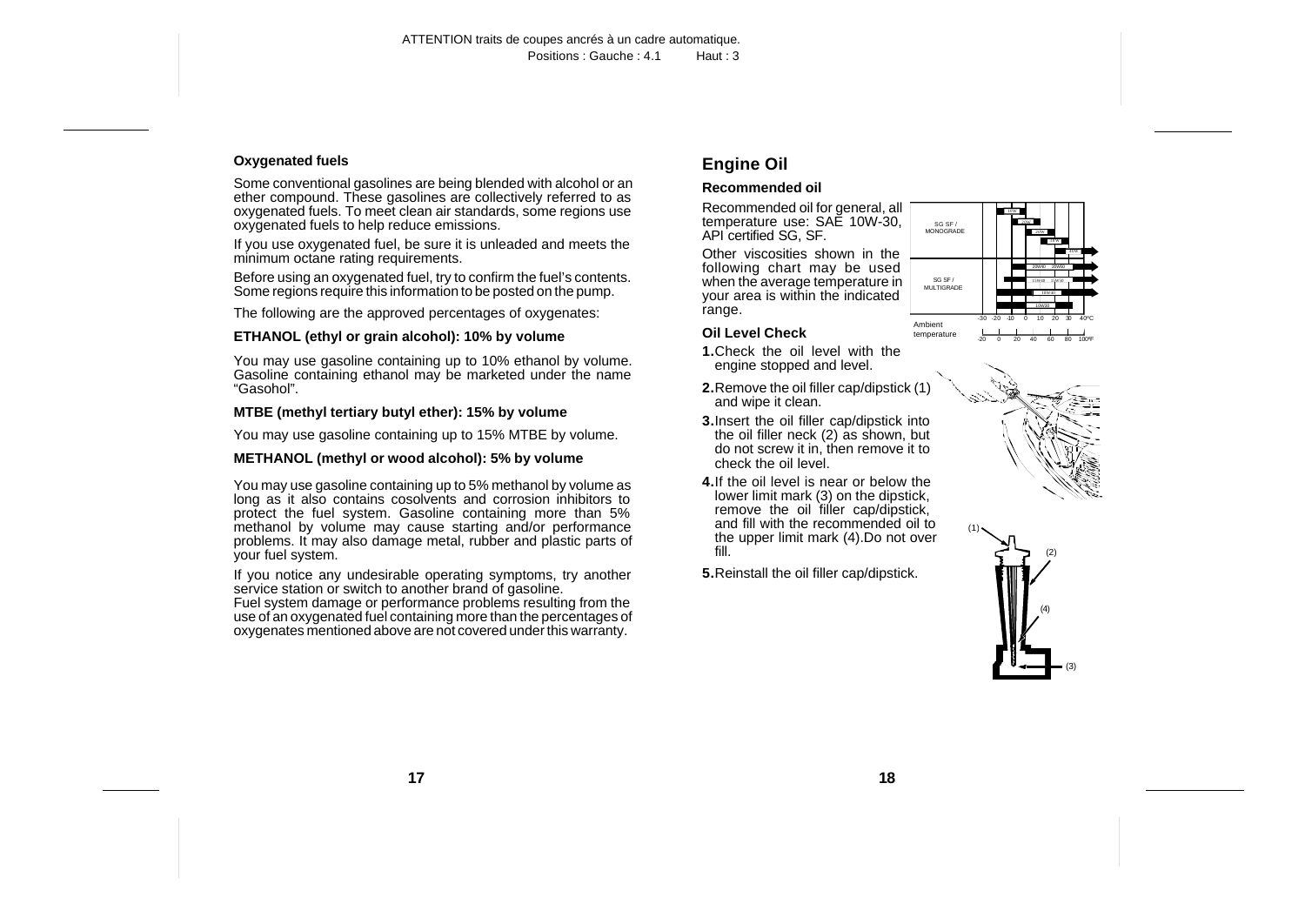#### <span id="page-8-0"></span>**Oil Change**

Drain the engine oil when the engine is warm. Warm oil drains quickly and completely.

**1.**Tilt the machine of its side.

**2.**Place a receptable under the casing filler tube hole.

**3.**Remove the oil filler cap (1).

**4.**Fill up to "high" level using the recommended oil.

**5.**Screw the filler cap fully on to avoid the risk of leaks.



#### **Engine oil capacity: 0.6** l **(0.63 US qt) for GXV140. 0.65** l **(0.69 US qt) for GX160K1.**

Please dispose of used motor oil and the oil containers in a manner that is compatible with the environment. We suggest you take used oil in a sealed container to your local service station for reclamation.

Do not throw it in the trash or pour it on the ground.

# **Air Cleaner**

A dirty air cleaner will restrict air flow to the carburetor and cause poor engine performance. Inspect the filter elements each time the engine is operated. You will need to clean the filter elements more frequently than usual if you operate the engine in very dusty areas.



Operating the engine without air filters, or with damaged filters, will allow dirt to enter the engine, causing rapid engine wear. This type of damage is not covered under warranty.

#### **Inspection**

- **1.**Remove the wing bolt (1). Then remove the air cleaner cover (2). Be careful to prevent dirt and debris from falling into the air cleaner base (5).
- **2.**Remove the foam filter (3) element from the air cleaner cover.
- **3.**Remove the paper element (4) from the air cleaner base (5).
- **4.**Inspect the filter elements. Replace damaged filters. Clean or replace dirty filters.





**GXV160K1**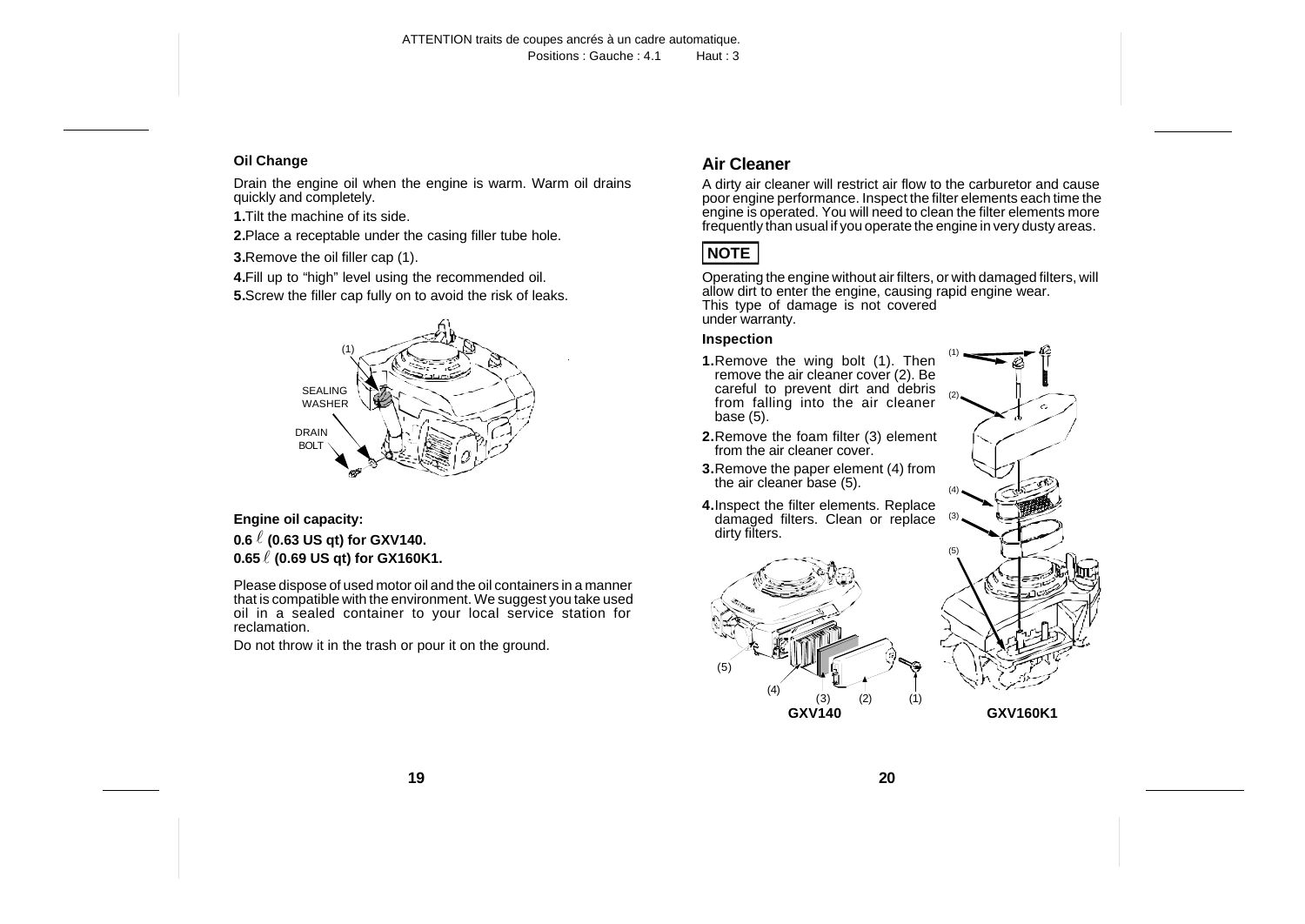#### <span id="page-9-0"></span>**Cleaning**

- **1.**Remove the air cleaner cover and foam filter element, as described in the **inspection** procedure.
- **2.**Remove the paper element from the air cleaner base.

#### **3.**Paper element:

Tap the element several times on a hard surface to remove excess dirt, or blow compressed air [not exceeding 207 kPa (30 psi)] through the filter from the wire screen side. Never try to brush off dirt; brushing will force dirt into the fibers. Replace the paper element if it is excessively dirty.

#### **4.**Foam element

Clean in warm, soapy water or nonflammable solvent, rinse and dry thoroughly. Do not use gasoline as a cleaning solvent, because that would create a risk of fire or explosion.

#### For GXV160K1 only:

Dip the element in clean engine oil, then squeeze out all excess oil.

# **NOTE**

Excess oil will restrict air flow through the foam filter and may transfer to the paper filter, soaking and clogging it. (GXV160K1)

- **5.**Wipe dirt from the air cleaner base and cover using a moist rag. Be careful to prevent dirt from entering the air duct that leads to the carburetor.
- **6.**Reinstall the air cleaner elements, and make sure both elements are correctly positioned. Install the air cleaner cover and tighten the wing bolt securely (1for GXV140, 2 for GXV160K1).

# **Spark Plug**

#### **Recommended Spark Plugs:**

NGK: BPR5ES - NIPPONDENSO Co., Ltd.: W16EPR-U

The recommended spark plug is the correct heat range for normal engine operating temperatures. The engine can be damaged if a spark plug with an incorrect heat range is used.

For good performance, the spark plug must be correctly gapped and free of deposits.

- **1.**Disconnect the cap (1) from the spark plug (2), and remove any dirt from the spark plug area.
- **2.**Use the correct size plug wrench (3) to remove the spark plug.
- **3.**Inspect the spark plug. Replace it if damaged, badly fouled, if the sealing washer is in poor condition, or if the electrode is worn. If the spark plug is to be reused, clean it with a wire brush.
- **4.**Measure the electrode gap with a suitable gauge. The correct  $\frac{1}{2}$  and is  $0.7 - 0.8$  mm (0.028 - 0.031 in). If adjustment is needed, correct the gap by carefully bending the side electrode.



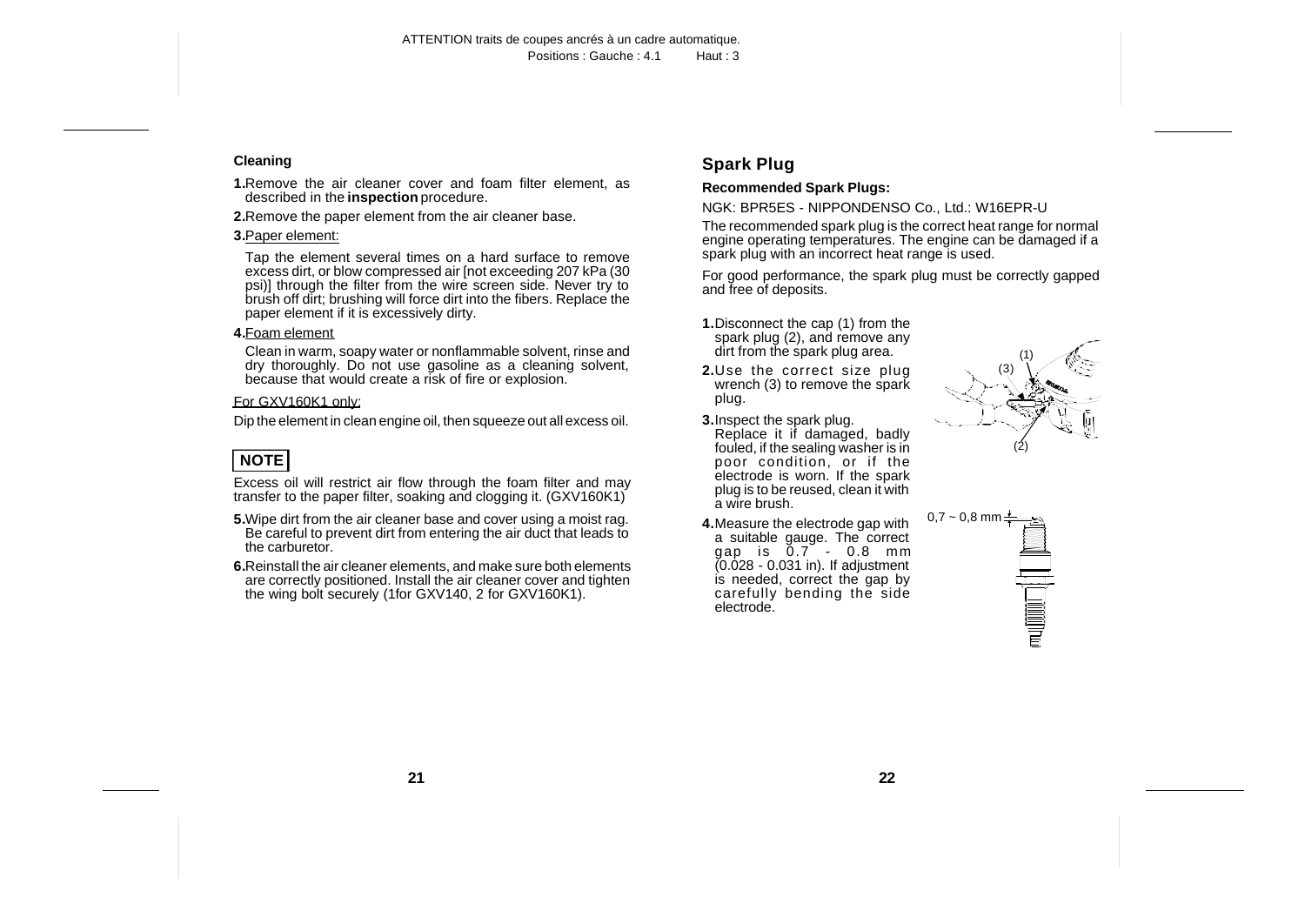<span id="page-10-0"></span>**5.**Install the spark plug carefully, by hand, to avoid cross-threading. After the spark plus is seated, tighten with the correct size spark plug wrench to compress the washer.

When installing a new spark plug, tighten 1/2 turn after the spark plug seats to compress the washer.

When reinstalling the original spark plug, tighten 1/8 - 1/4 turn after the spark plug seats to compress the washer.

# **NOTE**

A loose spark plug can become very hot and can damage the engine. Overtightening the spark plug can damage the threads in the cylinder head.

**6.**Attach the spark plug cap to the spark plug.

# **Carburetor**

#### **Idle speed**

- **1.**Start the engine outdoors, and let it warm up to normal operating temperature.
- **2.**Move the throttle control to the slowest position.
- **3.**Using a screwdriver, turn the throttle stop screw (1) to obtain the standard idle speed.



**Standard Idle Speed: 2.100 ± 150 rpm** 

# **Spark Arrester (optional equipment)**

In some area, it is illegal to use an engine without a spark arrester.

The spark arrester must be serviced every 100 hours to keep it functioning as designed.

If the engine has been running, the muffler will be hot. Allow it to cool before servicing the spark arrester.

#### **Removal**

- **1.**Remove the two bolts (1) from the muffler shield (2). using a 10 wrench.
- **2.**Remove the muffler shield (2), identification plate (3) and muffler (4).



**3.**Remove the spark arrester (5) from the muffler.

#### **Cleaning and inspection**

**1.**Use a brush to remove carbon deposits from the spark arrester screen. Be careful not to damage the screen. Replace the spark arrester if it has breaks or has holes.



**2.**Install the spark arrester in the reverse order of removal.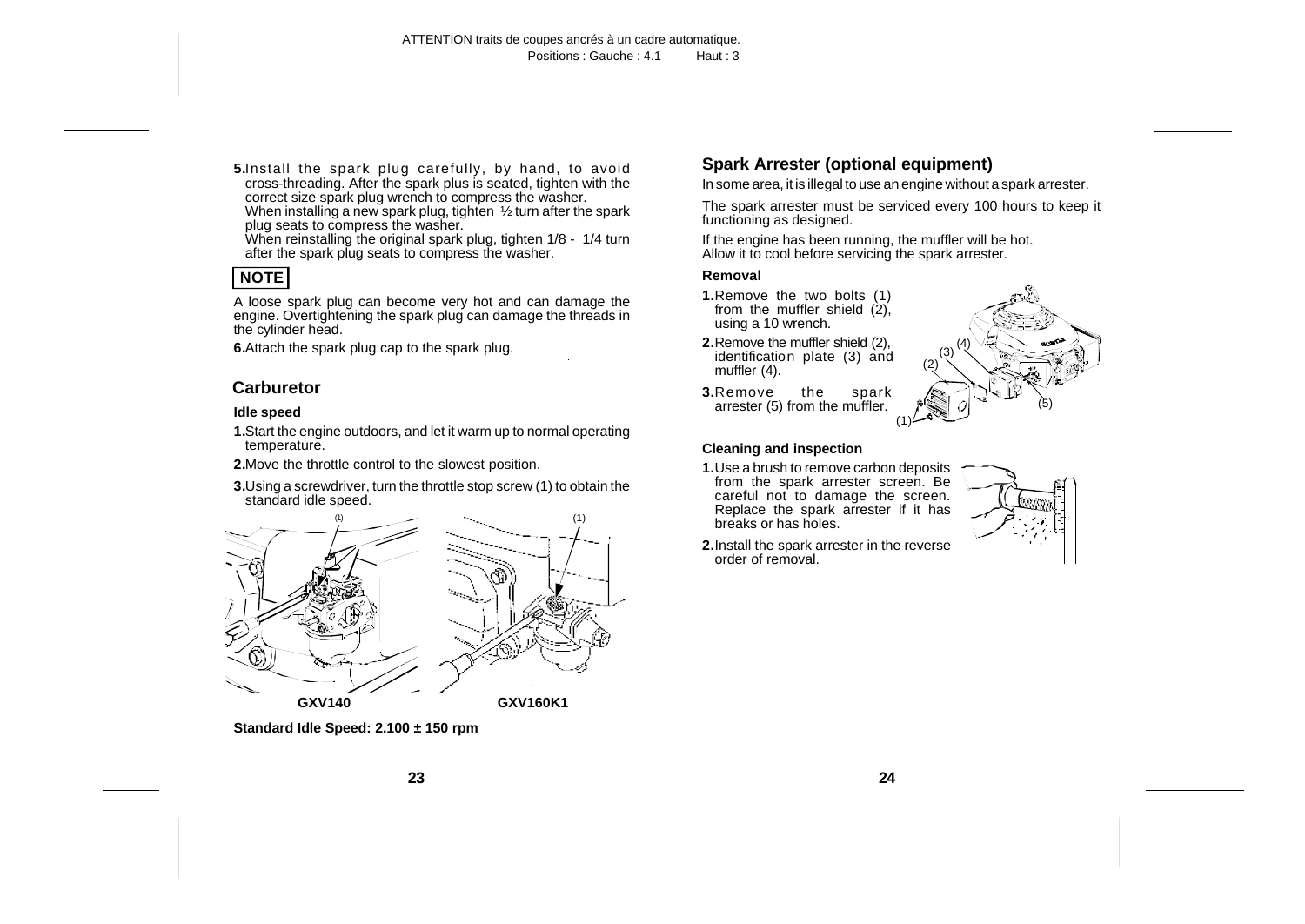### <span id="page-11-0"></span>**12. TRANSPORTING**

Keep the engine level when transporting to reduce the possibility of fuel leakage.

Turn the fuel valve to OFF position (GXV160K1).

Throttle lever to stop position (GXV140).

# **13. STORAGE**

## **Storage Preparation**

Correct storage preparation is essential for keeping your engine troublefree and looking good. The following steps will help to keep rust and corrosion from impairing your engine's function and appearance, and will make the engine easier to start when you use it again.

#### **Cleaning**

**1.**Clean all exterior surfaces.

- **2.**Wash the engine with a garden hose or other low pressure equipment. If the engine has been running, allow it to cool for at least half an hour before spraying water on it. Never spray water on a hot engine.
- **3.**Start the engine, and let it run until it reaches normal operating temperature to evaporate any remaining water.

**4.**Stop the engine, and allow it to cool.

#### **Fuel**

Gasoline will oxidize and deteriorate in storage. Deteriorated gasoline will cause hard starting, and it leaves gum deposits that clog the fuel system. If the gasoline in your engine deteriorates during storage, you may need to have the carburetor, and other fuel system components, serviced or replaced.

The length of time that gasoline can be left in your fuel tank and carburetor without causing functional problems will vary with such factors as gasoline blend, your storage temperatures, and whether the fuel tank is partially or completed filled. The air in a partially filled fuel tank promotes fuel deterioration.

Very warm storage temperatures accelerate fuel deterioration. Fuel problems may occur within a few months, or even less if the gasoline was not fresh when you filled the fuel tank.

Fuel system damage or engine performance problems resulting from neglected storage preparation are not covered under warranty.

You can extend fuel storage life by adding a gasoline stabilizer that is formulated for that purpose, or you can avoid fuel deterioration problems by draining the fuel tank and carburetor.

#### **Adding a gasoline stabilizer to extend fuel storage life:**

- **1.**When adding a gasoline stabilizer, fill the fuel tank with fresh gasoline. If only partially filled, air in the tank will promote fuel deterioration during storage. If you keep a container of gasoline for refueling, be sure that it contains only fresh gasoline.
- **2.**Add gasoline stabilizer following manufacturers instructions.
- **3.**After adding a gasoline stabilizer, run the engine outdoors for 10 minutes to be sure that treated gasoline has replaced the untreated gasoline in the carburetor.
- **4.**Stop the engine and turn the fuel valve to the OFF position.

**Draining the fuel tank and carburetor**

# **! WARNING:**

Gasoline is highly fflammble and explosive and you can be burnt or seriously injured when refueling.

- Stop engine and keep heat, sparks and flame away.
- Refuel only outdoors.
- Wipe up spills immediately.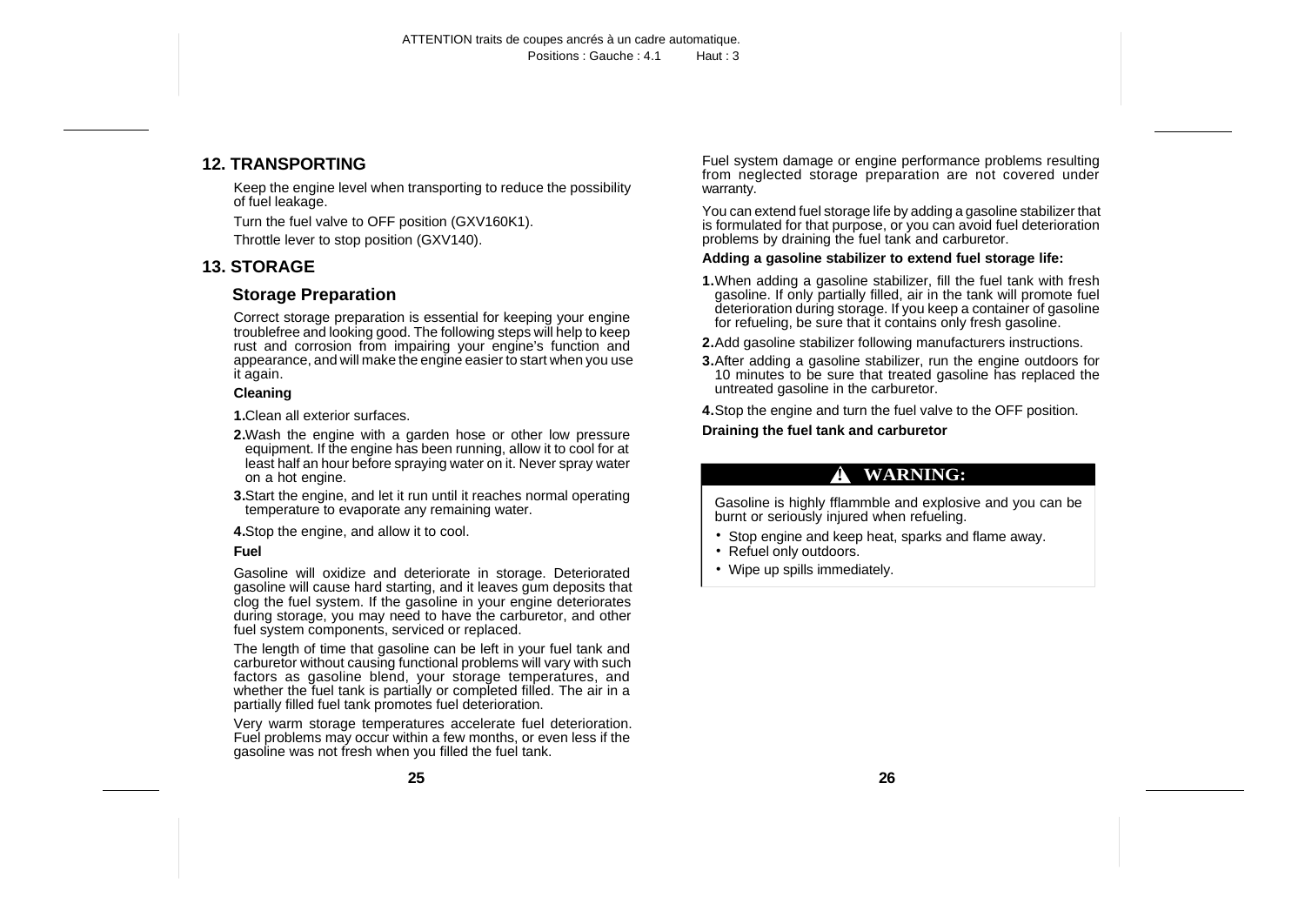<span id="page-12-0"></span>**1.**Remove the carburetor drain bolt (1) with a 10 mm wrench, and drain the carburetor bowl fuel  $(2)$  into an approved gasoline container.



- **2.**Move the throttle lever to fast position. This will allow the fuel tank to drain through the carburetor bowl (2).
- **3.**After draining the carburetor and fuel tank, tighten drain bolt securely.





#### **Engine oil**

- **1.**Change the engine oil (see page 19).
- **2.**Remove the spark plug (see page 22), and pour a tablespoon (5 - 10 cc) of clean engine oil into the cylinder. Using the recoil, crank the engine a few revolutions to distribute the oil in the cylinder, then reinstall the spark plug.

# **Storage**

If your engine will be stored with gasoline in the fuel tank and carburetor, it is important to reduce the hazard of gasoline vapor ignition. Select a well-ventilated storage area away from any appliance that operates with a flame, such as furnace, water heater, or clothes dryer. Also avoid any area with a spark-producing electric motor, or where power tools are operated.

If possible, avoid storage areas with high humidity, because that promotes rust and corrosion.

If there is gasoline in the fuel tank, leave the throttle lever in the OFF position (GXV140).

Leave the fuel valve in the OFF position (GXV160K1).

Keep the engine level in storage. Tilting can cause fuel or oil leakage.

With the engine and exhaust system cool, cover the engine to keep out dust. A hot engine and exhaust system can ignite or melt some materials. Do not use sheet plastic as a dust cover. A nonporous cover will trap moisture around the engine, promoting rust and corrosion.

### **Removal from Storage**

- **1.**Check your engine as described in the **pre-operation checks** section of this manual (See page 7).
- **2.**If the fuel was drained during storage preparation, fill the tank with fresh gasoline. If you keep a container of gasoline for refueling, be sure it contains only fresh gasoline. Gasoline oxidizes and deteriorates over time, causing hard starting.
- **3.**If the cylinder was coated with oil during storage preparation, the engine will smoke briefly at startup. This is normal.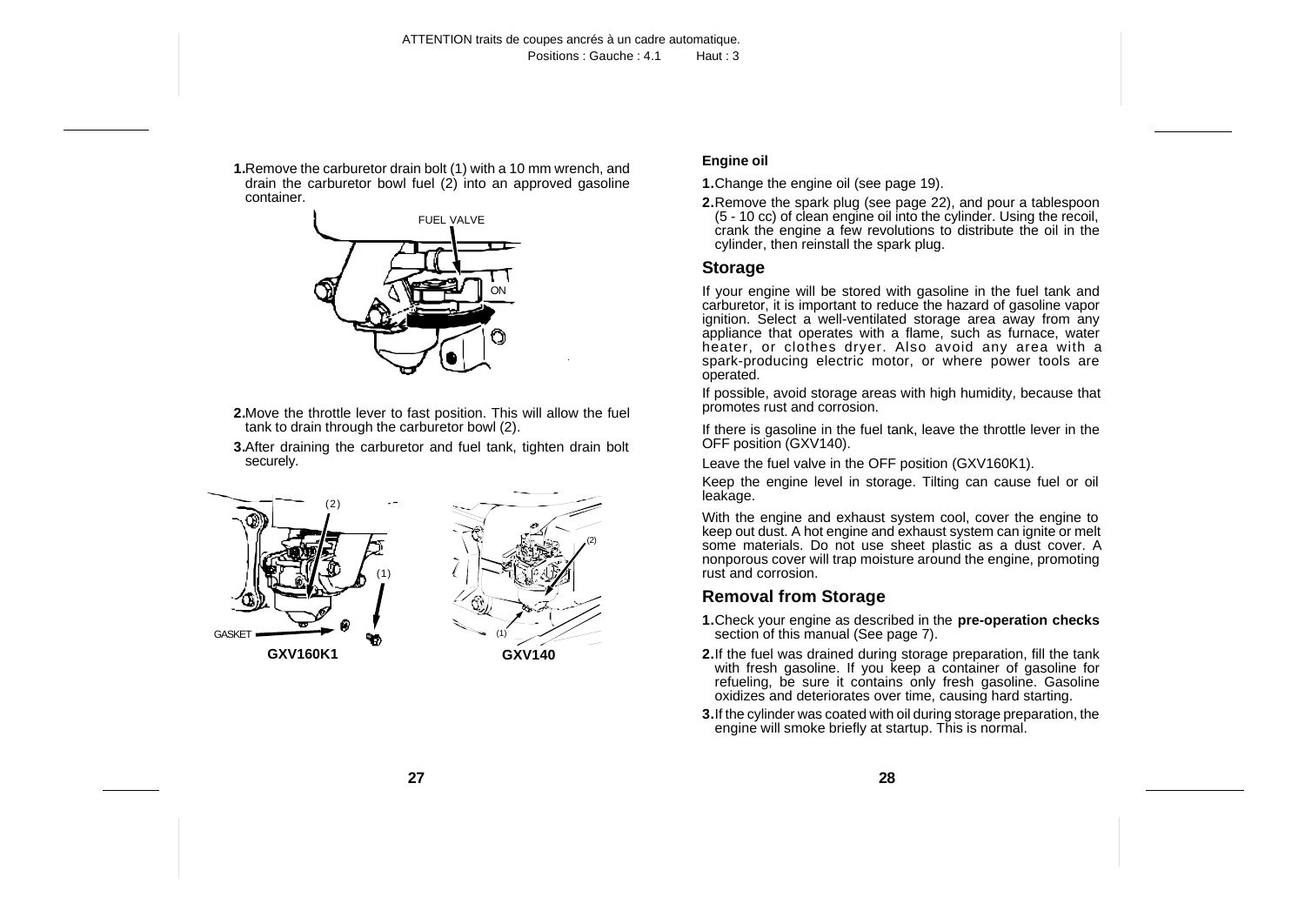# <span id="page-13-0"></span>**14. TROUBLESHOOTING**

| <b>ENGINE WILL NOT</b><br><b>START</b>                                                      | <b>POSSIBLE CAUSE</b>                                                                                    | <b>CORRECTION</b>                                                                              |
|---------------------------------------------------------------------------------------------|----------------------------------------------------------------------------------------------------------|------------------------------------------------------------------------------------------------|
| 1. Check throttle lever<br>position.                                                        | Throttle lever is wrong<br>position.                                                                     | Move throttle lever to the choke<br>position unless engine is warm<br>$(p.7)$ .                |
| 2. Check fuel.                                                                              | Out of fuel.                                                                                             | Refuel (p.16).                                                                                 |
|                                                                                             | Fuel valve OFF                                                                                           | Move throttle lever to the high<br>position (GXV140).<br>Turn the fuel valve ON<br>(GXV160K1). |
|                                                                                             | Bad fuel; engine stored<br>without treating or<br>draining gasoline or<br>refueled with bad<br>gasoline. | Drain fuel tank and carburetor<br>(p.27)<br>Refuél with fresh gasoline (p.16).                 |
| 3. Remove and inspect<br>Spark plug faulty, fouled<br>spark plug.<br>or imcorrectly gapped. |                                                                                                          | Clean, gap or replace spark plug<br>(p.22).                                                    |
|                                                                                             | Spark plug wet with fuel<br>(flooded engine).                                                            | Dry and reinstall spark plug.<br>Start engine with throttle lever in<br>FAST position.         |
| 4. Take the Honda<br>engine to a Honda<br>engine dealer or refer<br>to shop manual.         | Fuel filter clogged,<br>carburetor malfunction.<br>ignition malfunction,<br>compression problem.         | Replace or repair faulty<br>components as necessary.                                           |

| <b>LOSS OF POWER</b>                                                                | <b>POSSIBLE CAUSE</b>                                                                                    | <b>CORRECTION</b>                                                              |
|-------------------------------------------------------------------------------------|----------------------------------------------------------------------------------------------------------|--------------------------------------------------------------------------------|
| 1. Check air filters.                                                               | Air filters clogged.                                                                                     | Clean or replace air filters (p. 20).                                          |
| 2. Check fuel.                                                                      | Bad fuel; engine stored<br>without treating or<br>draining gasoline of<br>refueled with bad<br>gasoline. | Drain fuel tank and carburetor<br>(p.27)<br>Refuel with fresh gasoline (p.16). |
| 3. Check throttle lever<br>position.                                                | Throttle lever in wrong<br>position.                                                                     | Position the throttle lever in fast<br>(or high) position.                     |
| 4. Take the Honda<br>engine to a Honda<br>engine dealer or refer<br>to shop manual. | Fuel filter clogged,<br>carburetor malfunction,<br>ignition malfunction<br>compression problem.          | Replace or repair faulty<br>components as necessary.                           |

# **15. GENERAL SPECIFICATIONS**

|                  | <b>DIMENSIONS</b>       | <b>GXV140</b>                                       |                                              |                  |  |
|------------------|-------------------------|-----------------------------------------------------|----------------------------------------------|------------------|--|
|                  |                         | A21                                                 | A11                                          |                  |  |
|                  | Length x Width x Height | 400 x 355 x 323<br>$(15.7 \times 13.9 \times 12.9)$ |                                              |                  |  |
| Dry weight kg    |                         | kg<br>(Ib)                                          | $13.0$<br>(26.3)                             |                  |  |
| Engine type      |                         |                                                     | 4-stroke, overhead valve,<br>single cylinder |                  |  |
| Displacement     |                         | (cc)                                                |                                              | 135              |  |
| Bore x Stroke    |                         | (mm)                                                | 64 x 42                                      |                  |  |
| Maximum output   |                         |                                                     | 4.5 hp<br>$(3,600$ rpm)                      |                  |  |
| Maximum torque   |                         |                                                     | 0.92 kg.m<br>(2,500 rpm)                     |                  |  |
| Fuel consumption |                         | (g/PSh)                                             | 340                                          |                  |  |
| Cooling system   |                         |                                                     |                                              | Forced air       |  |
| Ignition system  |                         | CDI                                                 |                                              |                  |  |
|                  | Lubrication system      | Forced splash                                       |                                              |                  |  |
| shaft direction  |                         |                                                     |                                              | Counterclockwise |  |
| PTO              | Ø                       | (mm)                                                |                                              | 22.2             |  |
|                  | l.                      | (mm)                                                | 50.8                                         | 69.1             |  |
| Starter          |                         |                                                     |                                              |                  |  |
| Flywheel brake   |                         |                                                     |                                              |                  |  |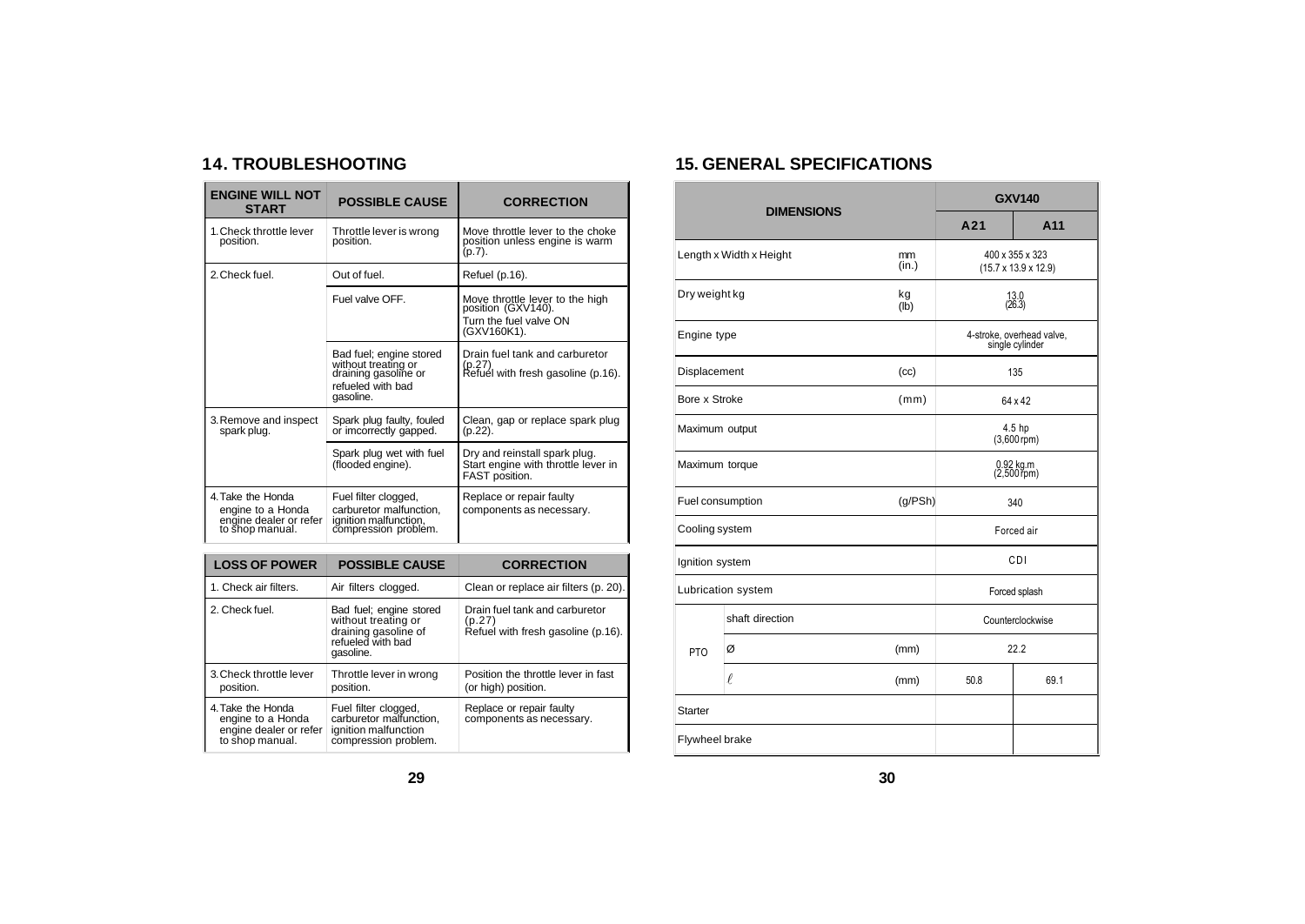<span id="page-14-0"></span>

| <b>DIMENSIONS</b>          |                                                      |                                                     | GXV160K1                                         |      |            |            |            |      |                      |               |                 |  |
|----------------------------|------------------------------------------------------|-----------------------------------------------------|--------------------------------------------------|------|------------|------------|------------|------|----------------------|---------------|-----------------|--|
|                            | A <sub>1</sub> S                                     | A <sub>15</sub>                                     | N <sub>1C</sub>                                  | N15  | <b>NAC</b> | <b>N45</b> | <b>N55</b> |      | $N65$ <sub>N1F</sub> |               | <b>N5C N1E5</b> |  |
| Length x Width x<br>Height | mm<br>(in.)                                          | 415 x 359 x 354<br>$(16.3 \times 14.1 \times 13.9)$ |                                                  |      |            |            |            |      |                      |               |                 |  |
|                            | Dry weight kg<br>kg                                  | 14.6                                                | 14.8<br>14.5<br>$(lb)$ (29.54)(29.94)<br>(29.33) |      |            |            |            |      | 15.5<br>(31.36)      | 17.5<br>34.39 |                 |  |
| Engine type                |                                                      |                                                     | 4-stroke, overhead valve,<br>single cylinder     |      |            |            |            |      |                      |               |                 |  |
|                            | Displacement<br>(cc)                                 |                                                     |                                                  |      |            |            | 163        |      |                      |               |                 |  |
|                            | Bore x Stroke<br>(mm)                                |                                                     |                                                  |      |            |            | 68 x 45    |      |                      |               |                 |  |
|                            | 5.5 <sub>hp</sub><br>Maximum output<br>$(3,600$ rpm) |                                                     |                                                  |      |            |            |            |      |                      |               |                 |  |
|                            | Maximum torque                                       | $1.05$ kg.m<br>$(2,500$ rpm)                        |                                                  |      |            |            |            |      |                      |               |                 |  |
|                            | Fuel consumption<br>(q/PSh)                          | 327                                                 |                                                  |      |            |            |            |      |                      |               |                 |  |
|                            | Cooling system                                       | Forced air                                          |                                                  |      |            |            |            |      |                      |               |                 |  |
|                            | Ignition system                                      | Transistorised<br>CDI<br>magneto                    |                                                  |      |            |            |            |      |                      |               |                 |  |
|                            | Lubrication system                                   | Forced splash                                       |                                                  |      |            |            |            |      |                      |               |                 |  |
|                            | shaft<br>direction                                   |                                                     | Counterclockwise                                 |      |            |            |            |      |                      |               |                 |  |
| <b>PTO</b>                 | Ø<br>(mm)                                            |                                                     | 22.2                                             |      |            | 25.4       |            | 22   |                      | 22.2 25.4     | 22.2            |  |
|                            | $\ell$<br>(mm)                                       |                                                     |                                                  | 80.9 |            |            | 46.6       | 69.7 | 80.9                 | 46.6          | 80.9            |  |
| Starter                    |                                                      | $\bullet$                                           |                                                  |      |            |            |            |      |                      |               |                 |  |
| Flywheel brake             |                                                      |                                                     |                                                  |      |            |            |            |      |                      |               |                 |  |

# **16. TUNEUP SPECIFICATIONS**

| <b>ITEM</b>           | <b>PECIFICATION</b>                                      | <b>PAGE</b>                                  |
|-----------------------|----------------------------------------------------------|----------------------------------------------|
| Spark plug gap        | $0.7 - 0.8$ mm<br>$(0.028 - 0.031)$ in)                  | 22                                           |
| Carburetor idle speed | $2,100 \pm 150$ rpm                                      | 23                                           |
| Valve clearance       | IN $0.15 \pm 0.02$ mm cold<br>$EX 0.20 \pm 0.02$ mm cold | See your authorized Honda<br>  engine dealer |

#### **17. INTERNATIONAL WARRANTY INFORMATION FOR Honda GENERAL PURPOSE ENGINES**

Honda warranty is applicable to particular Honda engines fitted on products manufactured by other firms.

The basic warranty is subject to the following:

Engine service may not be available if the engine model is not sold by local Honda dealers.

The warranty conditions shall be in accordance with the conditions stipulated by the Honda distributor in the country where service is requested.

Further service information may be obtained by consulting an authorized Honda engine dealer or the dealer selling the product on which the engine is installed.

#### **Requirement for obtaining warranty service**

Take your product to the dealer from which you purchase it when service is necessary. If the dealer judges that the Honda engine requires repair, bring the engine only to an authorized Honda engine dealer together with a proof of purchase.